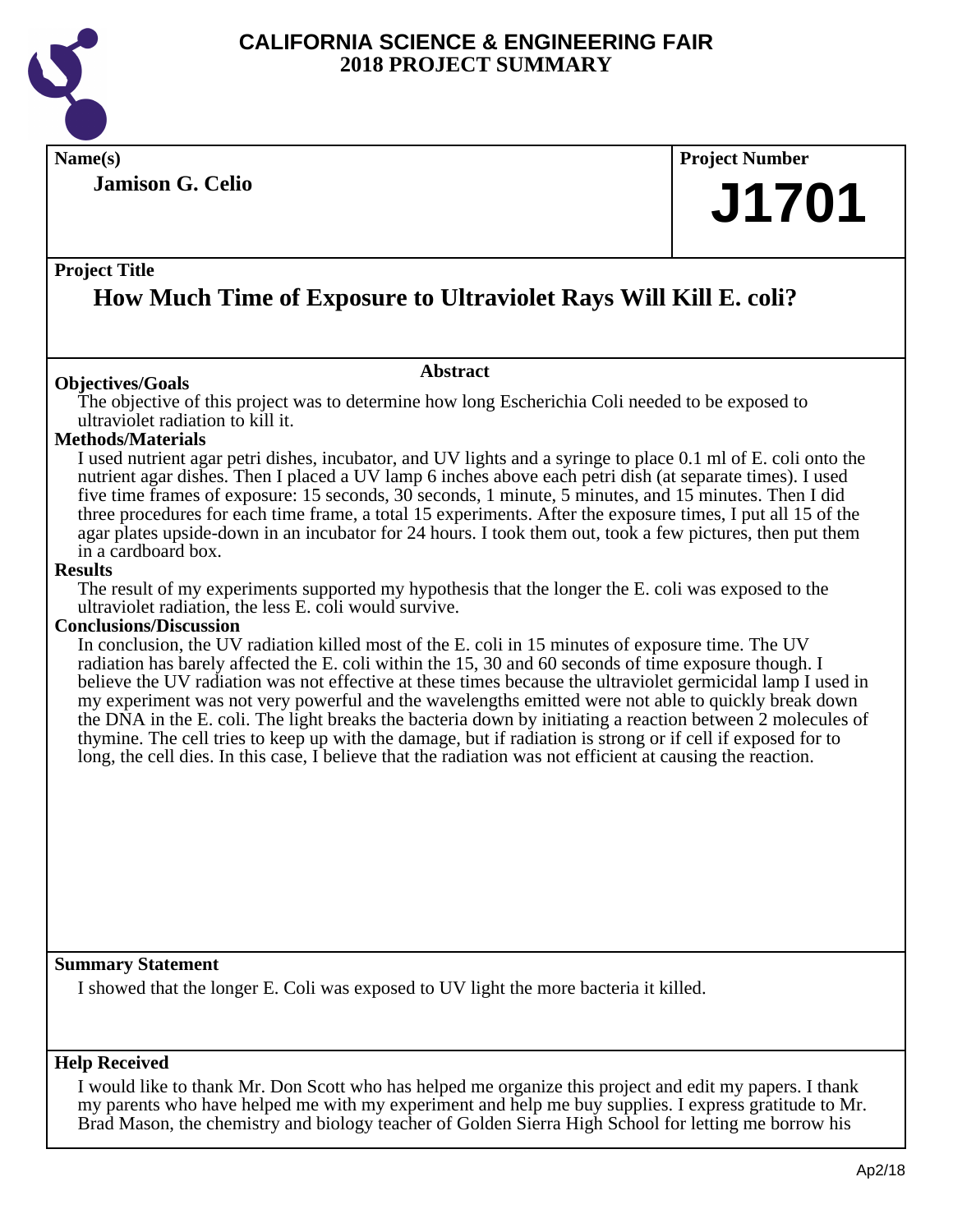

| Name(s)                                                                                                                                                                                                                      | <b>Project Number</b> |  |
|------------------------------------------------------------------------------------------------------------------------------------------------------------------------------------------------------------------------------|-----------------------|--|
| <b>Emily A. Champion</b>                                                                                                                                                                                                     |                       |  |
|                                                                                                                                                                                                                              | J1702                 |  |
|                                                                                                                                                                                                                              |                       |  |
| <b>Project Title</b>                                                                                                                                                                                                         |                       |  |
| <b>Solutions for Canine Otitis</b>                                                                                                                                                                                           |                       |  |
|                                                                                                                                                                                                                              |                       |  |
| <b>Abstract</b>                                                                                                                                                                                                              |                       |  |
| <b>Objectives/Goals</b>                                                                                                                                                                                                      |                       |  |
| The objective of this experiment was to find easily accessible solutions to kill bacteria and yeast found in<br>the infected ears of dogs. The hypothesis is, if bacteria grown from a dog's ear infection is treated with a |                       |  |
| homeopathic solution that kills bacteria and yeast with similar effectiveness to the medication,                                                                                                                             |                       |  |
| Mometamax, then it is feasible that the homeopathic solution could treat canine otitis.                                                                                                                                      |                       |  |
| <b>Methods/Materials</b>                                                                                                                                                                                                     |                       |  |
| This experiment used multiple homeopathic solutions: salt water, hydrogen peroxide, apple cider vinegar,<br>coconut oil, and a combination of apple cider vinegar and coconut oil. The experiment collected swab             |                       |  |
| samples from the infected ears of dogs which were used to inoculate petri dishes to grow pathogens. Two                                                                                                                      |                       |  |
| types of agar were used, nutrient agar and yeast agar. Each trial set grew 3 samples and used 4 dogs                                                                                                                         |                       |  |
| throughout the experiment. All the petri dishes had small discs of coffee filter soaked in the homeopathic                                                                                                                   |                       |  |
| solutions and placed into the petri dishes. Areas around discs where pathogens didn't grow were<br>considered kill zones.                                                                                                    |                       |  |
| <b>Results</b>                                                                                                                                                                                                               |                       |  |
| The results proved apple cider to be the most effective homeopathic solution when treating bacteria and                                                                                                                      |                       |  |
| yeast. The data showed that apple cider had the most kill zones in the bacteria and yeast trails and was                                                                                                                     |                       |  |
| even more effective in numerous trials than Mometamax. Hydrogen peroxide also showed good results<br>against yeast.                                                                                                          |                       |  |
| <b>Conclusions/Discussion</b>                                                                                                                                                                                                |                       |  |
| In conclusion, the hypothesis was correct, because apple cider vinegar proved to be most effective when                                                                                                                      |                       |  |
| treating bacteria and yeast, which could make it a viable treatment for canine otitis.                                                                                                                                       |                       |  |
|                                                                                                                                                                                                                              |                       |  |
|                                                                                                                                                                                                                              |                       |  |
|                                                                                                                                                                                                                              |                       |  |
|                                                                                                                                                                                                                              |                       |  |
|                                                                                                                                                                                                                              |                       |  |
|                                                                                                                                                                                                                              |                       |  |
|                                                                                                                                                                                                                              |                       |  |
| <b>Summary Statement</b>                                                                                                                                                                                                     |                       |  |
| The research and experiment focused on finding a readily available homeopathic solution which could be                                                                                                                       |                       |  |
| used to treat ear infections in dogs by exposing pathogen samples cultured in petri dishes to various                                                                                                                        |                       |  |
| homeopathic solutions.                                                                                                                                                                                                       |                       |  |

#### **Help Received**

My science teacher and parents guided me throughout the process of developing the idea of the experiment. I conducted the experiment myself under supervision of Tammy Levy and Shaun Champion. Pathogen samples provided by my mentor and Dr. Steven Leibl. Joseph McCorkle reviewed my board.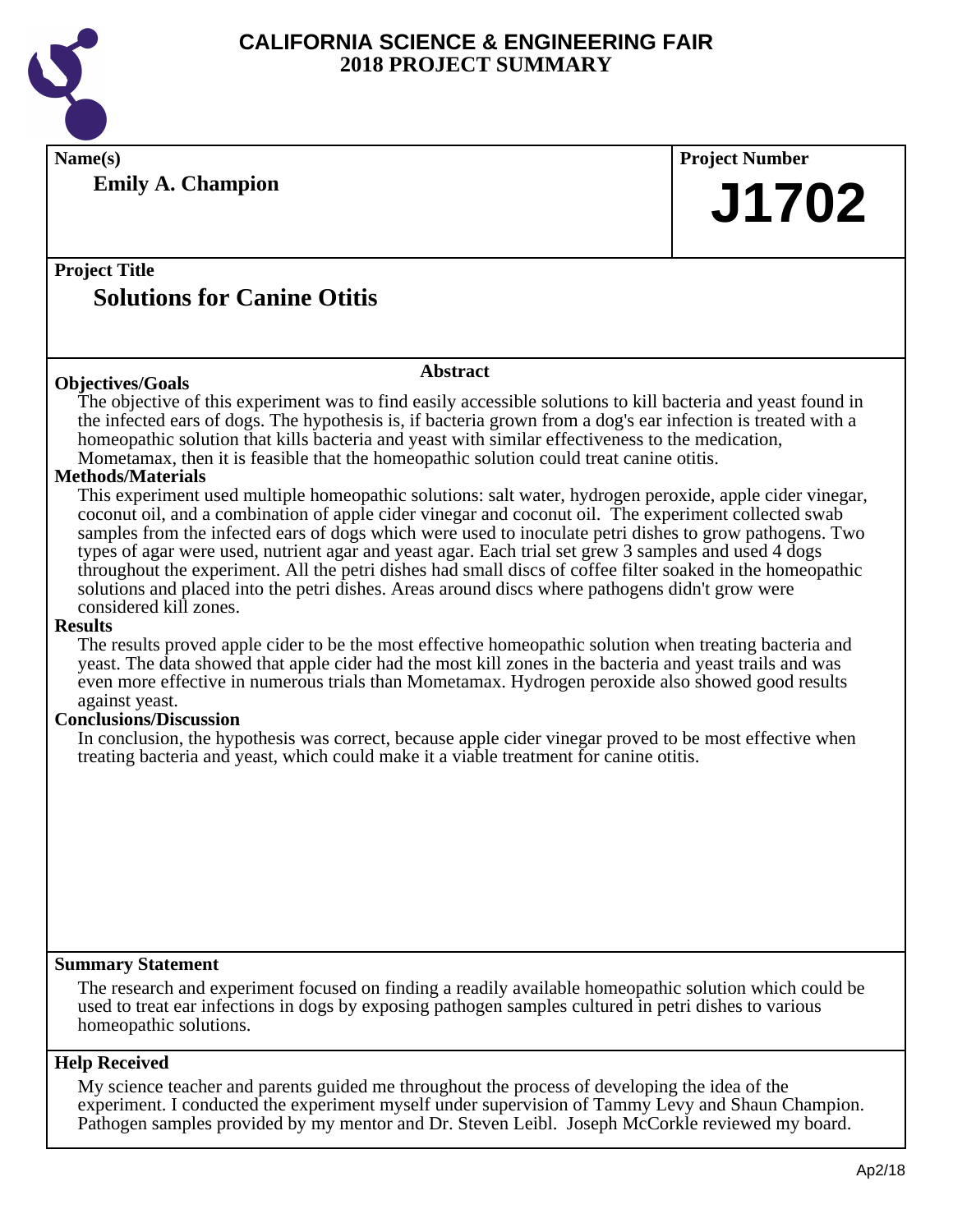

**Name(s) Project Number**

**Harsh Deep; Shounak Ghosh**

#### **Project Title**

## **The Effect of T4 Bacteriophages on Antibiotic Resistant E. coli**

#### **Objectives/Goals**

**Abstract**

Our experiment seeks to find a different way to solve the problem of antibiotic resistant bacteria, or superbugs, by using bacteriophages. We look at the effect of T4 coliphages, viruses that specifically attack strains of E.coli, including antibiotic resistant strains. We hypothesized that bacteriophages when used in combination with antibiotics will be a more effective treatment plan against antibiotic resistant bacterial infection.

#### **Methods/Materials**

Used 15 pre poured LB agar plates, E.coli, T4 coliphage, iodine, blank discs, tetracycline, bleach, 70% isopropyl alcohol, hockey stick spreaders, and an incubator. Prepared lawn culture of E.coli on the plates for 5 groups with 3 trials in every group following sterile techniques. In group 1, added tetracycline to each plate. In group 2, added the T4 coliphage to each plate. In group 3, added both tetracycline and coliphage. Groups 4,5 were positive and negative control groups respectively. Incubated the plates at 37 degree C for 6 days, and measured the diameters of the zones of inhibition where applicable. Disinfected all contaminated hockey stick spreaders and petri dishes with 10% bleach solution before disposal.

#### **Results**

The tetracycline yielded an average zone of inhibition of 21 mm in diameter. When tetracycline was combined with bacteriophage yielded an average zone of inhibition of 29 mm in diameter which is 40% more effective than tetracycline itself. The average zone of inhibition for positive control using iodine was 29 mm in diameter.

#### **Conclusions/Discussion**

The results supported our original hypothesis that when the bacteriophages and tetracycline are used in tandem they form a more effective treatment for antibiotic resistant bacteria as evident by the largest zone of inhibition. This is because the bacteriophages can efficiently wipe out antibiotic resistant bacteria which cannot be treated by antibiotics. The real world applications of our experiment are tremendous. Bacteriophages provide an individualized approach to treating dangerous, antibiotic resistant bacteria, with the possibility of saving millions of lives.

#### **Summary Statement**

Our project tests how effective T4 Coliphages are at wiping out antibiotic resistant strains of E.coli.

#### **Help Received**

We designed, built, and performed the experiments. Our teacher Mrs. Kathy Peng reviewed our work and was present during our work at school.

**J1703**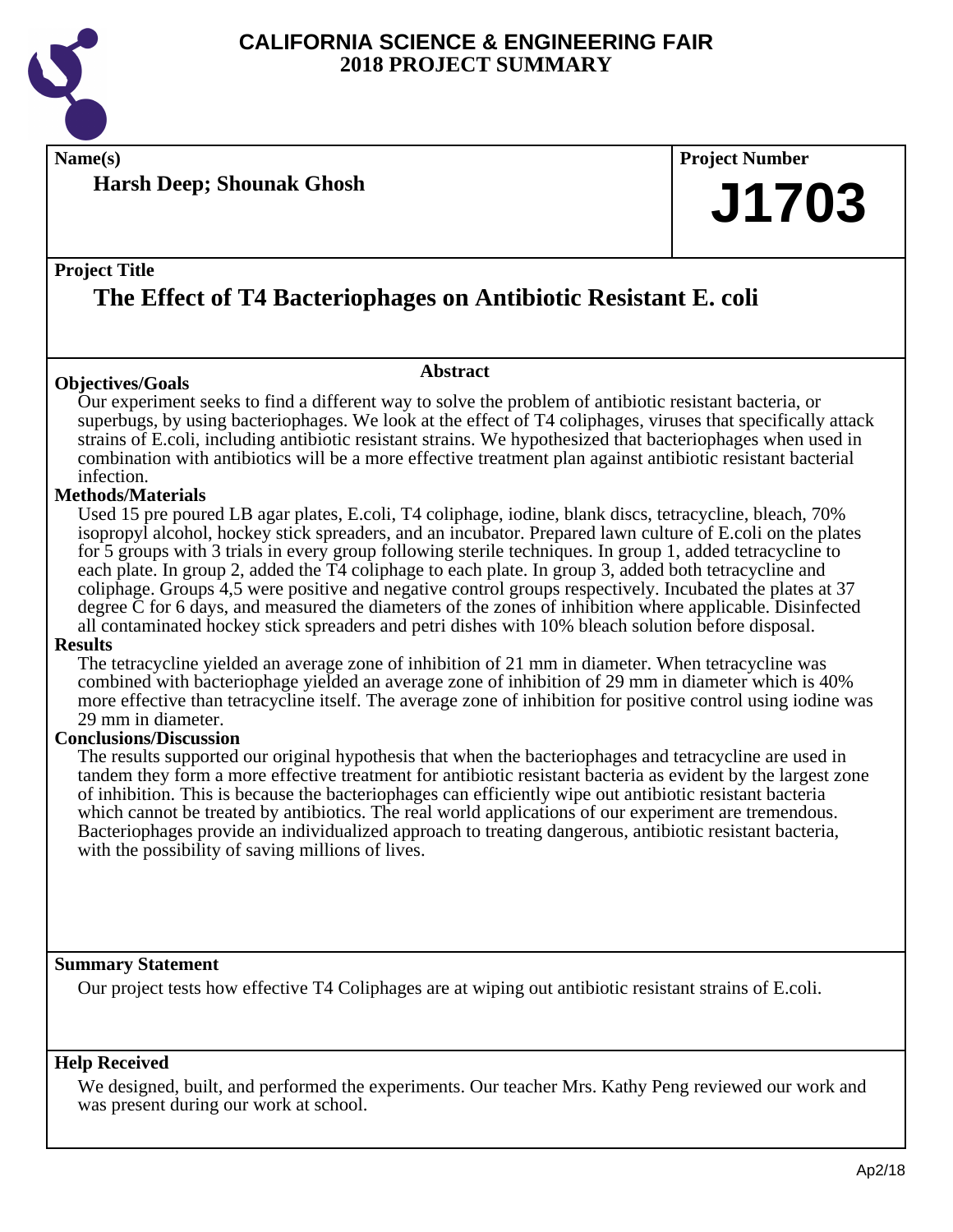

**Mason S. Dougherty**

**Name(s) Project Number**

## **J1704**

#### **Project Title**

### **Does the Expiration Date and Temperature of an Antibiotic Affect Its Effectiveness in Inhibiting Growth of B. subtilis?**

#### **Abstract**

**Objectives/Goals** The objective of this study is to determine if common antibiotics have the same effect in different temperatures and beyond their expiration date on Bacillus subtilis.

#### **Methods/Materials**

Non-expired and expired amoxicillin, cephalexin, and clarithromycin; Bacillus subtilis culture, petri dishes with agar, incubator, personal protective equipment. Measured and compared the zones of inhibition, after 72 hours incubation, at different temperatures of non-expired antibiotics, and repeated, but excluded the different temperatures for the expired antibiotics.

#### **Results**

Comparison of ten trials of expired antibiotics to ten trials of non-expired antibiotics at the following Fahrenheit temperatures:39 degrees, 71 degrees, 80 degrees, 95 degrees, showed expired cephalexin and clarithromycin were equal to non-expired susceptibility levels. Amoxicillin proved to be intermediate in susceptibility in both expired and non-expired antibiotics. Temperature trials showed increased susceptibilities with increased temperatures in clarithromycin and cephalexin, but amoxicillin showed a decline from intermediate to resistant in susceptibility.

#### **Conclusions/Discussion**

Increased temperatures showed equal susceptibility levels for clarithromycin and cephalexin, while Bacillus subtilis became resistant at higher temperatures while under the treatment of amoxicillin. This showed that the optimal storage temperatures for clarithromycin and cephalexin are warmer environments, while amoxicillin's effectiveness was reduced from intermediate to resistant at higher temperatures. Expiration dates of antibiotics showed that the posted expiration dates may not reflect the actual drug effectiveness on the treatment of Bacillus subtilis. This study may help us save money and resources in the manufacturing of antibiotics and in overall health care.

#### **Summary Statement**

I measured the effectiveness of certain antibiotics at different expiration dates and temperatures on Bacillus subtilis.

#### **Help Received**

I performed the procedural components of this experiment myself. My project supervisor helped me understand safety procedures and sterile technique as it related to my project, as well as looping techniques.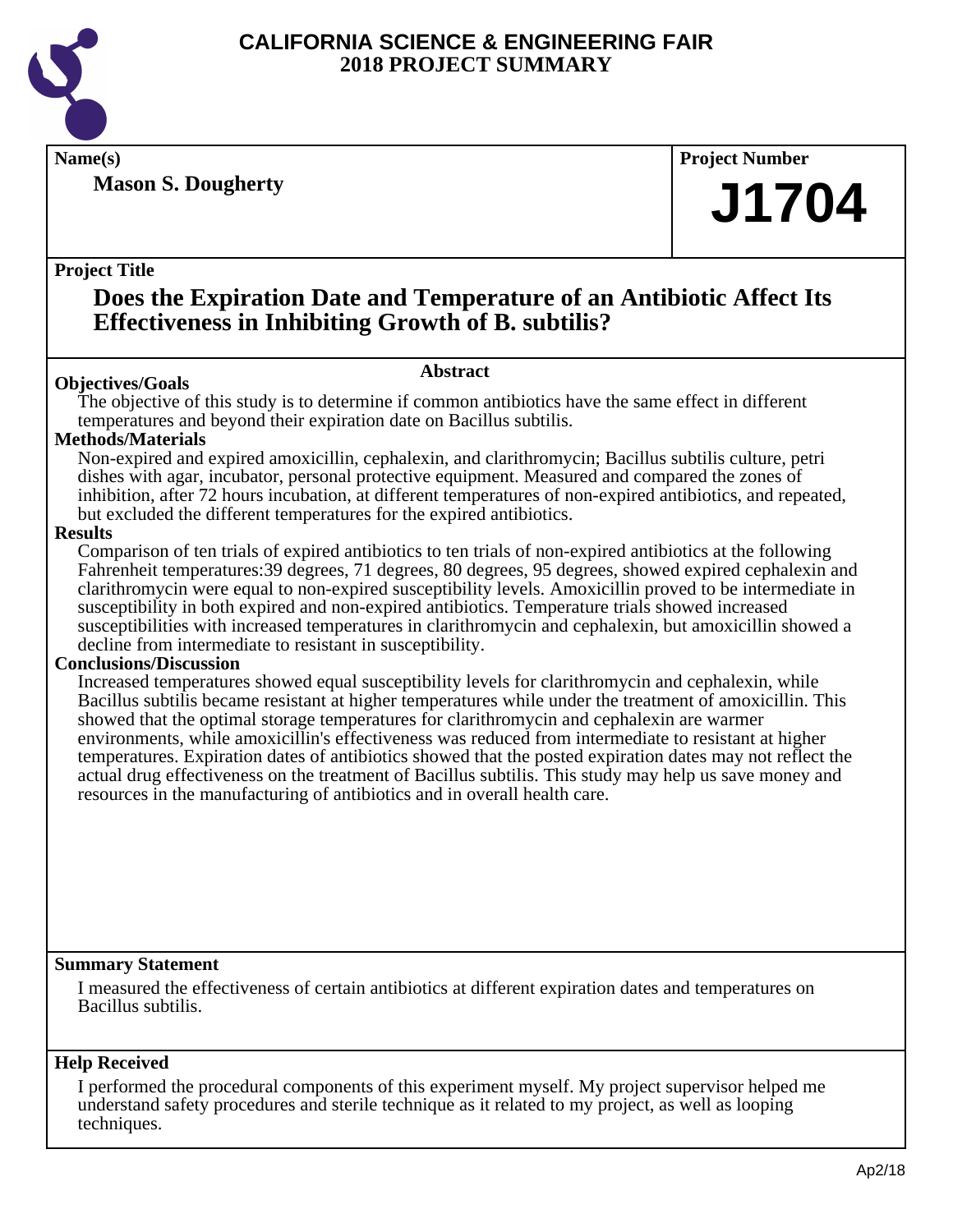

**Lizzie D. Garcia**

**Name(s) Project Number**

## **J1705**

#### **Project Title**

### **Foothill Pharmaceuticals: Assessing Antibacterial Potential of Sierra NV Flora & Microflora for Use in Clinical Medicine**

#### **Abstract**

**Objectives/Goals** The objective of this study is to determine if naturally occurring antibacterial agents can be derived from plants and soil-dwelling microorganisms in the Sierra Nevada Foothill Region and have the potential for application within the field of clinical medicine.

#### **Methods/Materials**

Agar plates, mortar and pestle, sterile pipettes, paper discs, antibacterial solution, buffer, 5 bacteria, native plants, and native soil-dwelling bacteria and fungi. The materials were purchased from Odin. Bacteria were put on plates. Plant samples were made into extract. Soil-dwelling bacteria and fungi were placed in medium. Paper discs were dipped in plant extract and bacteria and fungi soil sample solution and placed as 5 replications on plates with 3 controls (paper disc, antibacterial, and buffer). Every 12 hours pictures were taken along with measurements in mm of the area cleared by the antibacterial control, plant extracts, and/or the bacteria and fungi soil samples.

#### **Results**

Some plants had antibiotic qualities. Bee's Bliss was effective against Escherichia coli, clearing an area of 11.79mm2-452.39mm2, but compared to the antibacterial control, clearing an area of 1218.16mm2-1551.95mm2, there was little effectiveness. Bee's Bliss was effective against Micrococcus luteus, clearing an area of 40.06mm2-157.48mm2, but compared to the antibacterial control, clearing an area of 1551.95mm2, there was little effectiveness. Bee's Bliss had some effect on both gram-positive and

gram-negative bacteria. In last year's study, plant extracts only had an effect on gram-positive bacteria. This year, the plants affected gram-positive and gram-negative bacteria.

#### **Conclusions/Discussion**

The study found that naturally occurring antibacterial agents derived from plant or soil-dwelling microorganisms did not kill a broad spectrum of bacteria and were not fast-acting. Bee's Bliss had some effect on gram-positive and gram-negative bacteria. If more concentrated, Bee's Bliss might have more effect on bacteria. New antibiotics are needed due to antibiotic resistance and the possibility of catastrophic events with no antibiotic availability. New antibiotics could be found using plants and soil-dwelling microorganisms. In future studies, more plant and soil samples would be needed to find one that killed a broad spectrum of bacteria, would be fast-acting and a good candidate for application within the field of clinical medicine

#### **Summary Statement**

I showed that naturally occurring antibacterial agents found in the Sierra NV Foothill Region had some effect on gram+ and gram- bacteria, but currently would not be good candidates for use in clinical medicine.

#### **Help Received**

I conducted all the steps of my experiment on my own under adult supervision. My former teacher, Mrs. Garcia, helped me determine how to measure my findings so I could properly record my data. I also received help from a college student, Andy Garcia, to input the data into a statistical program.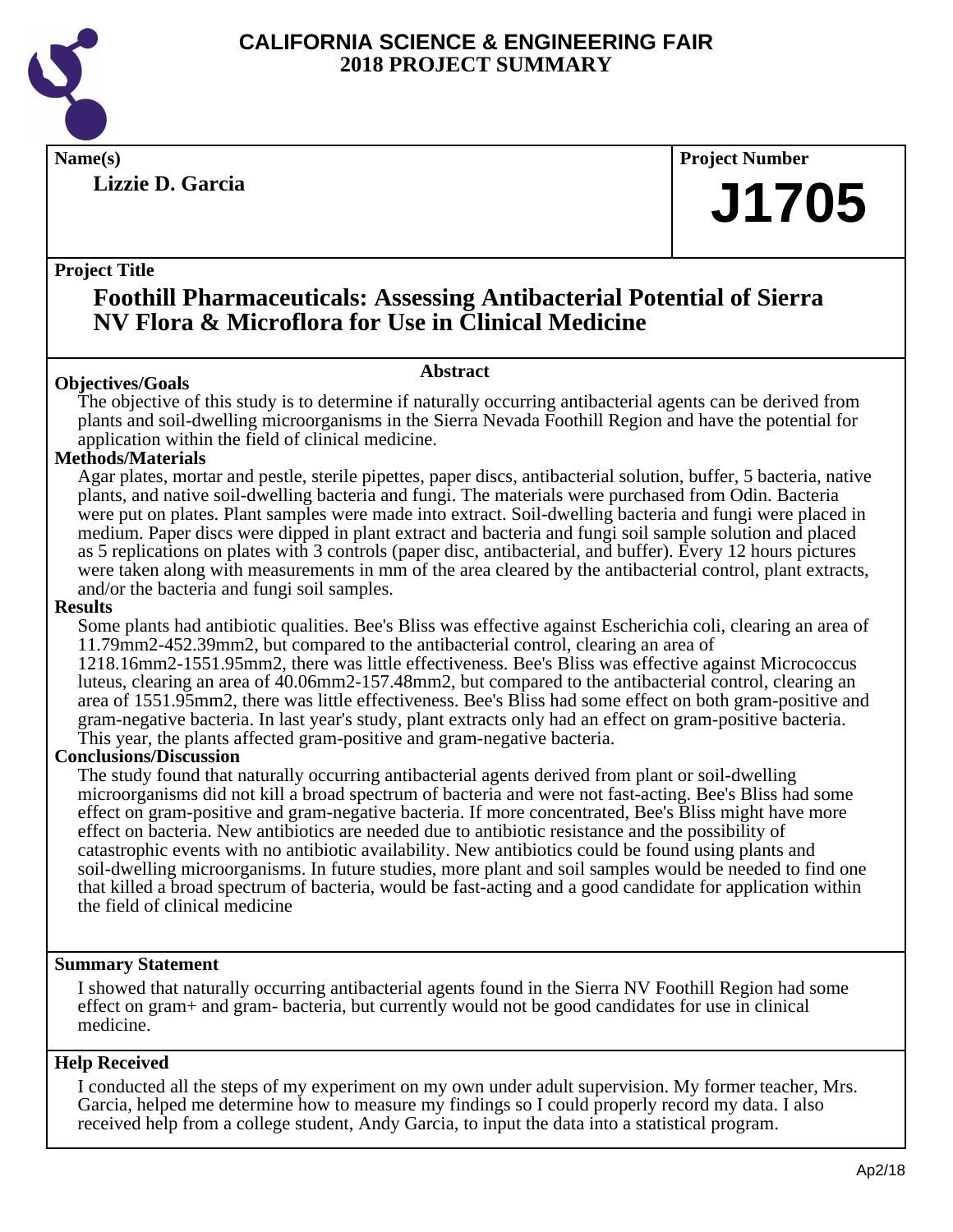

**Name(s) Project Number**

**Dimple Amitha Garuadapuri**

#### **Project Title**

## **Ocimum tenuiflorum: Phyto-medicine Extraordinaire**

#### **Objectives/Goals**

When you are sick, you look for medicines or soups and other remedies, but have you ever thought that a plant could cure you? The Ocimum tenuiflorum is a plant that is native to the Indian Subcontinent and has been used in ayurvedic practices for thousands of years. Since my experience supports that Ocimum tenuiflorum has anti-bacterial properties, I wanted to find out if science can also support this long-believed superstition.

**Abstract**

#### **Methods/Materials**

I tested the anti-bacterial properties of the Ocimum tenuiflorum by observing the changes in the growth rates of bacteria exposed to the plant compared to the growth rates of bacteria that were not exposed to Ocimum tenuiflorum. I grew bacteria in petri dishes and exposed some to Ocimum tenuiflorum; and recorded the differences in their bacteria colony count. I also observed the decline of bacteria growth by exposing Ocimum tenuiflorum to grown bacteria.

#### **Results**

Exposure to Ocimum tenuiflorum resulted in slower growth rates of bacteria colonies than of those that were not exposed to the plant in all of the three trials. Despite the source of the bacteria, saliva or phlegm, the dishes exposed to the plant had almost no bacteria growth. The samples that were let to develop bacteria before exposure to Ocimum tenuiflorum had equivalent growth rates with the control samples, until exposure to the plant. The bacteria growth reduced significantly after exposure.

#### **Conclusions/Discussion**

Due to its natural derivation and competent outcomes, it has potential to be a part of modern medicine. The data that I gathered clearly proves that Ocimum tenuiflorum should be more widely used to treat bacterial illnesses. It may not replace drugs entirely, but the effects of exposure to Ocimum tenuiflorum incontrovertibly decrease the growth of bacteria.

#### **Summary Statement**

Based on the data that I gathered, in which exposure to Ocimum tenuiflorum nearly stopped all growth of bacteria, one can conclude that this plant has potential to be used as a natural alternate solution to treat common bacterial illnesses.

#### **Help Received**

I would like to thank my teacher, Mrs. Cole, and my district#s Science Fair Coordinator, Mark Newton, for assisting me with the Science Fair Process. I would also like to acknowledge my family for providing me with the supplies and space needed to perform my experiments and assisting me with photography.

**J1706**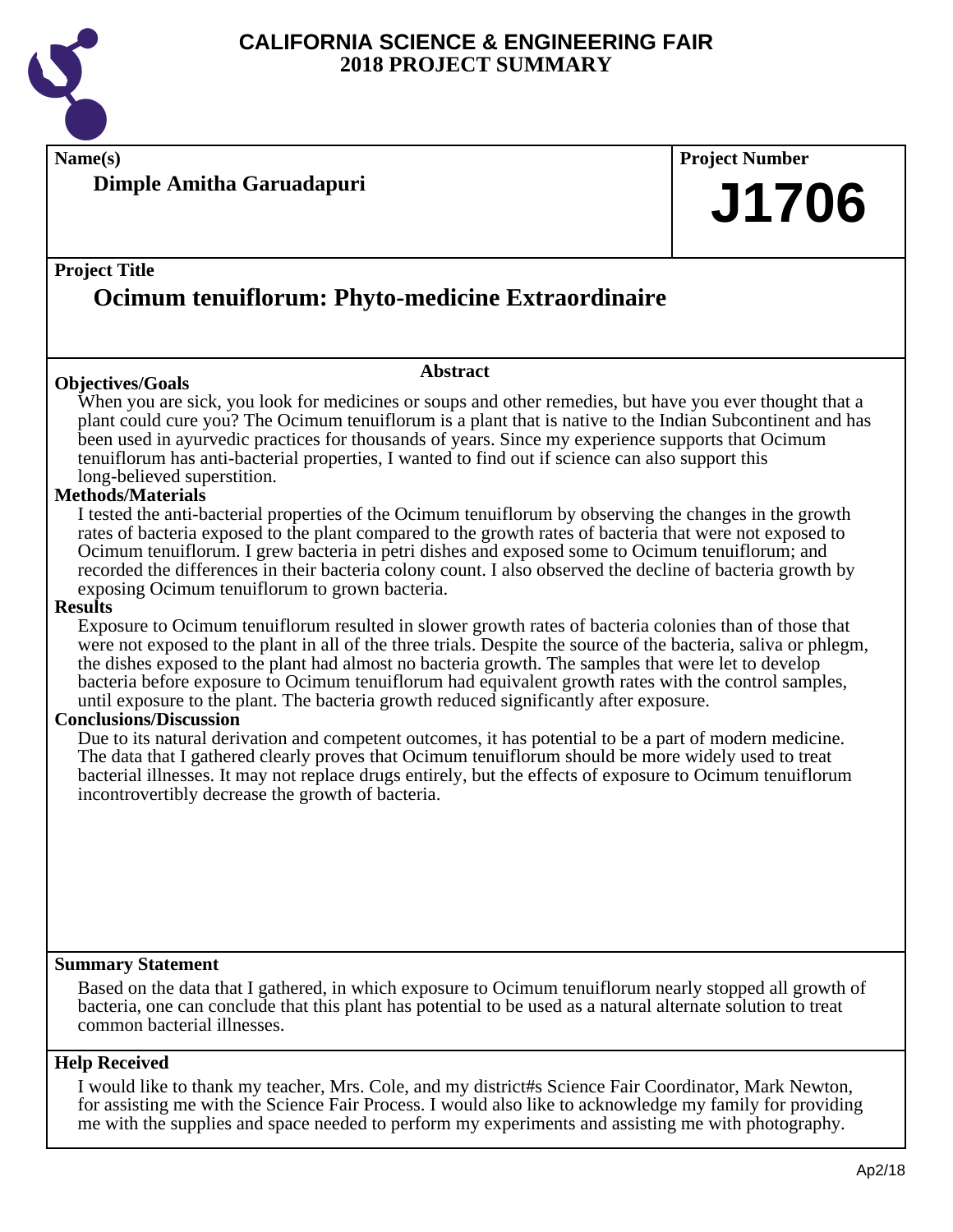

#### **Ahmad Ismail**

#### **Name(s) Project Number**

## **J1707**

#### **Project Title**

### **Effect of Combination Antifungal Therapy on the Treatment of Candidiasis**

#### **Abstract**

**Objectives/Goals** The objective is to study the effect of combination antifungal agents on the treatment of candidiasis and the yeast cellular structure to develop a treatment.

#### **Methods/Materials**

Water Volume Displacement: A gas collection apparatus was set up, which comprised of an inverted graduated cylinder and a tub filled with water. The cylinder and a plastic bottle were connected to tubing. Agents were tested by being applied to the yeast solution in the bottle. CO2 produced by the yeast travelled through the tubing, displacing water in the cylinder.

Broth Cultures: Test tubes were prepared with liquid broth. Yeast solution was pipetted into the tubes, and were incubated for 3 days on an Orbital Shaker. Weight of the colonies measured the yeast growth. Agar Cultures: Petri dishes were prepared with agar. Yeast solution was spread onto the plates, and then incubated for 6 days. Area of the colonies were measured.

#### **Results**

The effectiveness of treatments were compared after conducting multiple trials in the above-mentioned experiments. From all three methods, the synthetic azoles and allylamines combination was most effective in treating yeast, and the natural allylamines and cell wall inhibitors combination was the least effective. Low data values indicate high effectiveness, as there is less amount of yeast cells. For the agar cultures, lines of best fit (derived using exponential regression) were drawn to model the growth. Standard deviation was calculated.

#### **Conclusions/Discussion**

The synthetic azoles and allylamines combination was the most effective therapy to treat candidiasis. Whenever both azoles and allylamines are present, the combination is effective; the yeast cells cannot become resistant to the treatment, though it would become resistant to allylamines in montherapy. Comparing combination to monotherapy shows that their effectiveness is between that of synthetic monotherapy and natural monotherapy. More tests are needed to identify the secondary positive benefits of natural agents and the negative effects of synthetic agents. If there are any, then combination therapy will be the most effective, taking into account all factors. We can notice that certain target organelles in the yeast cell increase the effectiveness of the therapy. The cell membrane is most effective, as clogging and making it dysfunctional prevents the cell from excreting wastes and getting the nutrients for necessary cellular processes.

#### **Summary Statement**

I tested combination antifungal agents to study the yeast cell's effect in the treatment of candidiasis; I found that the synthetic azoles and allylamines combination is most effective as it makes the membrane enzymes/proteins dysfunctional

#### **Help Received**

I designed the project and conducted the experiment independently. My Science teacher guided me through this project and reviewed my results.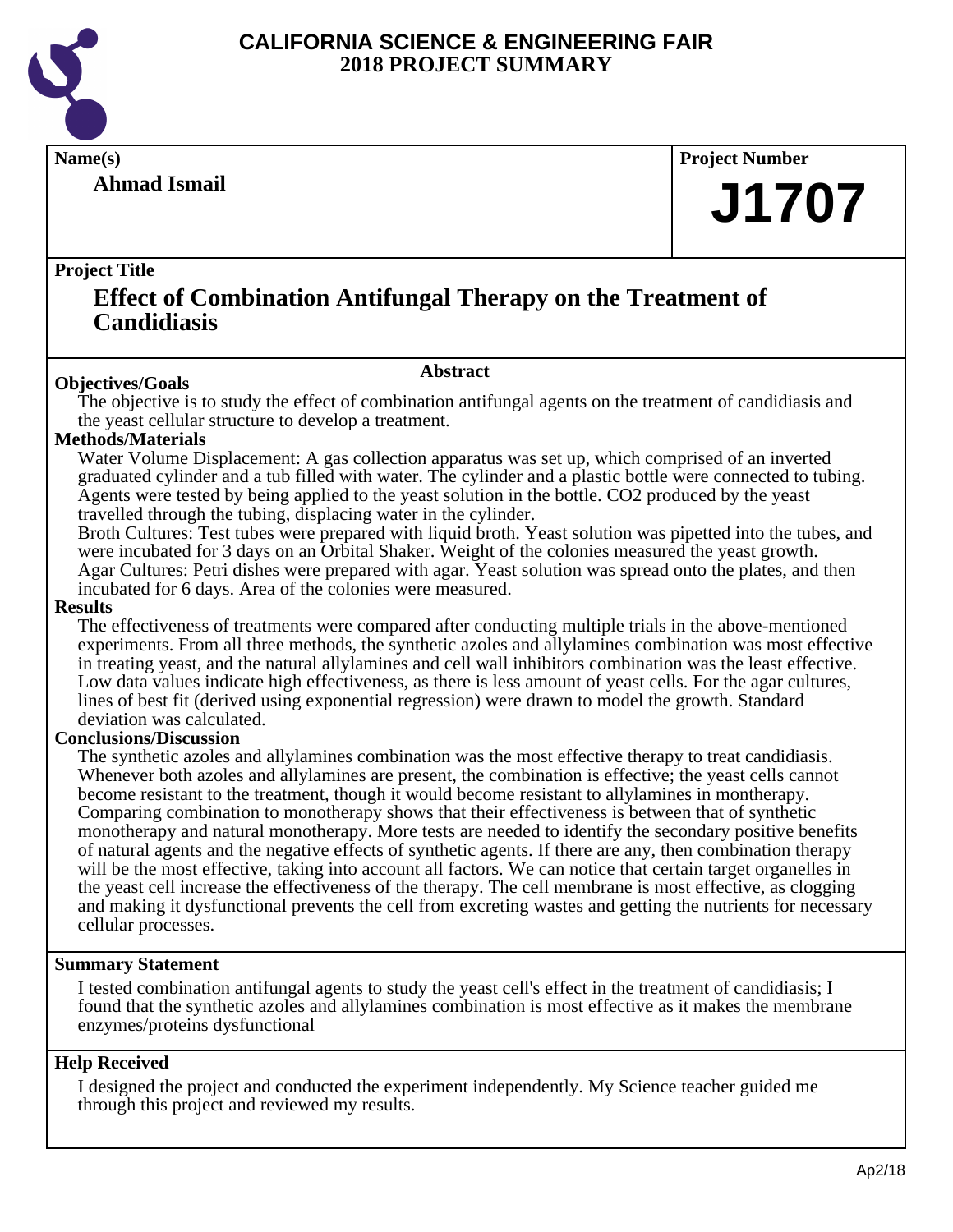

**Alexa D. Le**

## **Name(s) Project Number J1708**

#### **Project Title**

### **Superphages: A Revolutionary Weapon in the War against Superbugs**

#### **Objectives/Goals**

The objective of this study is to test if T4 bacteriophages can be used to fight E. coli better than our conventional antibiotics (Penicillin, Tetracycline, Erythromycin).

**Abstract**

#### **Methods/Materials**

MATERIALS: E. coli culture, T4 type bacteriophages, antibiotic disks (Erythromycin, Penicillin, Tetracycline), blank disks, distilled water, agar Petri dishes and an incubator.

METHODS: Place five different disks (bateriophage, 3 antibiotics, blank) in the divided Petri dish that has already been spread with E. coli on agar. Incubate overnight and when finished, measure the zone of inhibition of all disks. Repeat 5 more times for a total of 6 trials. Take the zone of inhibition averages for each type of therapy.

#### **Results**

The zone of inhibition averages of all the types of therapies varied. Tetracycline had the largest zone of inhibition of 24mm. Erythromycin had the second largest zone of inhibition of 13.5mm. The Penicillin and bacteriophage therapies had the exact same zone of inhibition, 8.83mm. As expected, the distilled water had the smallest impact on the E. coli, an average of 0mm.

#### **Conclusions/Discussion**

Although my hypothesis was not fully supported by the results, the bacteriophages had the same zone of inhibition as the Penicillin. This appear to show that bacteriophages may have promising potential in the antimicrobial war against superbugs. Evidently, further research is required using higher concentration of bacteriophages or possibly phage therapy cocktails used alone or in combination with conventional antibiotics. The further development of different bacteriophages may be an alternative option to combat the growing antibiotic resistant bacteria.

#### **Summary Statement**

With the rising concern of superbugs resistant to conventional antibiotics, I am testing the effect of bacteriophages as opposed to current antibitiotics against the multi-drug resistant E. coli.

#### **Help Received**

My teacher Mrs. Conklin was extremely helpful in this project by facilitating me in my school's science laboratory, teaching me how to use the incubator and guiding me through the process of E. coli distribution.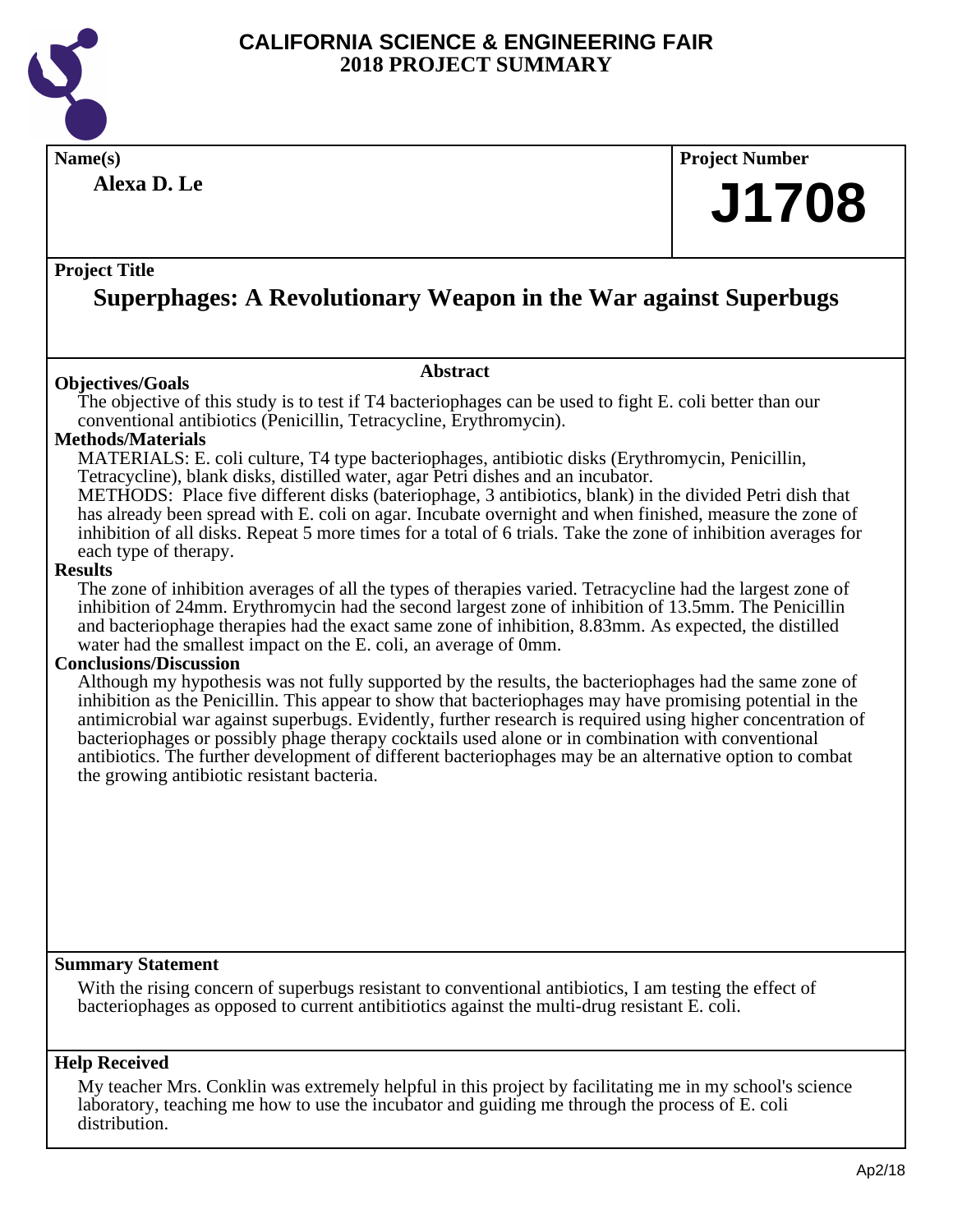

**Eric Markarian**

**Name(s) Project Number**

# **J1709**

#### **Project Title**

### **Unnecessary and Excessive Antibiotic Use: An Uprising of Resistant Bacteria**

#### **Abstract**

**Objectives/Goals** The objective of my project was to determine which bacteria where susceptible or resistant to certain antibiotics and to find out why this occurred. My hypothesis was that bacteria that were susceptible to an antibiotic would have a larger zone of inhibition because the antibiotic prevented it from growing, while bacteria that were resistant would have a smaller zone because the antibiotic could not effectively prevent it from growing.

#### **Methods/Materials**

First petri dishes were divided into 4quadrants and the bacteria was loaded on the dish. Next, diffusion disks were soaked in different antibiotics and loaded on the plates. Once finished, the plates were inverted and left to incubate for 16-20 hours.The zone of inhibitions were calculated by measuring the diameter of each zone, using a metric ruler. This was repeated 2 times. The E. Coli and Enterobacter were obtained from carolina.com, a biological supply website.

#### **Results**

It was found that E. Coli was susceptible to Amoxicillin, Augmentin, Sulfamethoxazole-trimethoprim, Azithromycin, Cefdinir, and Cephalexin. However, E. Coli was resistant to Clindamycin and Penicillin. It was found that Enterobacter was susceptible to Sulfamethoxazole-trimethoprim, Augmentin, Azithromycin, Cefdinir, and Cephalexin. However, Enterobacter was resistant to Amoxicillin and Penicillin.

#### **Conclusions/Discussion**

For both E. Coli and Enterobacter, Sulfamethoxazole-trimethoprim was effective in fighting them because Sulfamethoxazole interferes with the synthesis of folate by competing with p-aminobenzoic acid in the biosynthesis of dihydrofolate. Trimethoprim serves as an inhibitor of dihydrofolate reductase, inhibiting the synthesis of tetrahydrofolate. Finally, when exposed to Cephalexin both E. Coli and Enterobacter were susceptible because Cephalexin acts by inhibiting synthesis of the peptidoglycan layer of the bacterial cell wall; cephalexin closely resembles d-alanyl-d-alanine, an amino acid ending on the peptidoglycan, so it is able to irreversibly bind to the active site of PBP. With this information, it can be proven that undestanding the way antibiotics work could provide us with an insight into the future and how to fight antibiotic-resistant bacteria. This knowledge can help scientists modify antibiotics in order to combat the newly growing population of resistant bacteria.

#### **Summary Statement**

Bacteria that were susceptible had a larger zone of inhibition and were prevented from growing; however, bacteria that were resistant had a smaller zone and had mutated over many yers to resist that antibiotic.

#### **Help Received**

I was assisted by Lida Gevorkian, school site coordinator, and Dr. Albarez, Glendale Adventist Medical Center immunologist, who verified my results and answered my questions about the function of the antibiotics.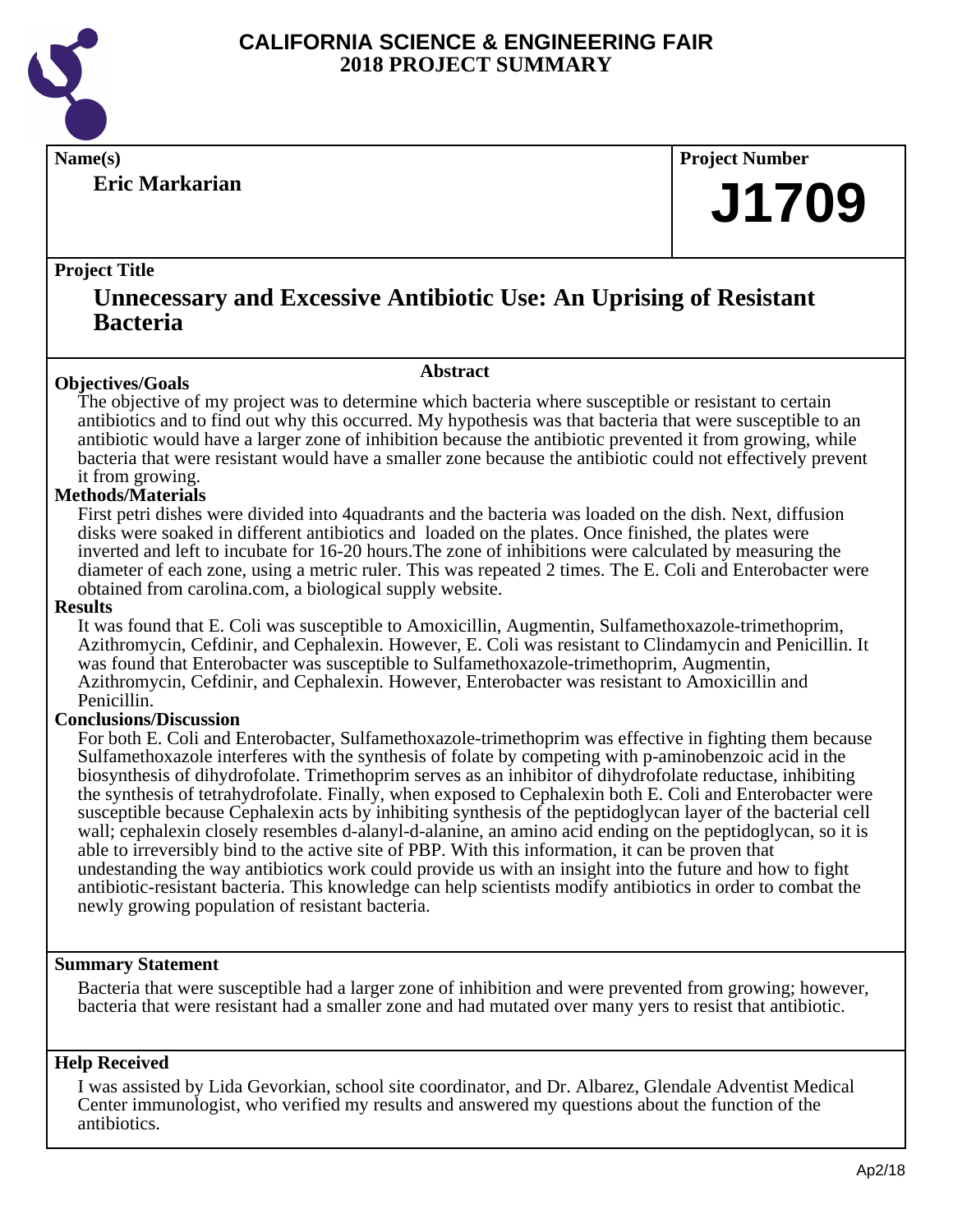

| Name(s)                                                                                                                         | <b>Project Number</b>                                                                                        |
|---------------------------------------------------------------------------------------------------------------------------------|--------------------------------------------------------------------------------------------------------------|
| Kaia J. Moehlis                                                                                                                 | J1710                                                                                                        |
|                                                                                                                                 |                                                                                                              |
| <b>Project Title</b>                                                                                                            |                                                                                                              |
| The Vinegar Effect: Cancer Cure?                                                                                                |                                                                                                              |
|                                                                                                                                 |                                                                                                              |
| <b>Abstract</b>                                                                                                                 |                                                                                                              |
| <b>Objectives/Goals</b>                                                                                                         |                                                                                                              |
| It has been suggested that yeast growth has important similarities to cancer growth. In this project I                          | considered the effect of apple cider vinegar on yeast growth, with the goal of determining if it would be an |
| effective cancer treatment.                                                                                                     |                                                                                                              |
| <b>Methods/Materials</b><br>I performed experiments in which increasing amounts of apple cider vinegar were added to a solution |                                                                                                              |
|                                                                                                                                 | consisting of sugar and body-temperature water. Yeast was then added, and the height of the yeast growth     |
| was measured 15 minutes later.                                                                                                  |                                                                                                              |
| <b>Results</b>                                                                                                                  | I found that using more apple cider vinegar slowed the growth of yeast, and that using enough apple cider    |
| vinegar stopped all yeast growth.                                                                                               |                                                                                                              |
| <b>Conclusions/Discussion</b>                                                                                                   | Apple cider vinegar can be used to slow or stop yeast growth. Given the similarities between yeast and       |
| cancer, my research suggests that apple cider vinegar should be studied further as a possible cancer                            |                                                                                                              |
| treatment.                                                                                                                      |                                                                                                              |
|                                                                                                                                 |                                                                                                              |
|                                                                                                                                 |                                                                                                              |
|                                                                                                                                 |                                                                                                              |
|                                                                                                                                 |                                                                                                              |
|                                                                                                                                 |                                                                                                              |
|                                                                                                                                 |                                                                                                              |
|                                                                                                                                 |                                                                                                              |
|                                                                                                                                 |                                                                                                              |
|                                                                                                                                 |                                                                                                              |
|                                                                                                                                 |                                                                                                              |
|                                                                                                                                 |                                                                                                              |
| <b>Summary Statement</b>                                                                                                        |                                                                                                              |
|                                                                                                                                 | Apple cider vinegar can be used to slow or stop yeast growth, and given the similarities between yeast and   |
| cancer, this suggests that apple cider vinegar might also be an effective cancer treatment.                                     |                                                                                                              |
| <b>Help Received</b>                                                                                                            |                                                                                                              |
| My science teacher and my father helped me to formulate the experimental methods, and assisted with                             |                                                                                                              |
| editing the text.                                                                                                               |                                                                                                              |